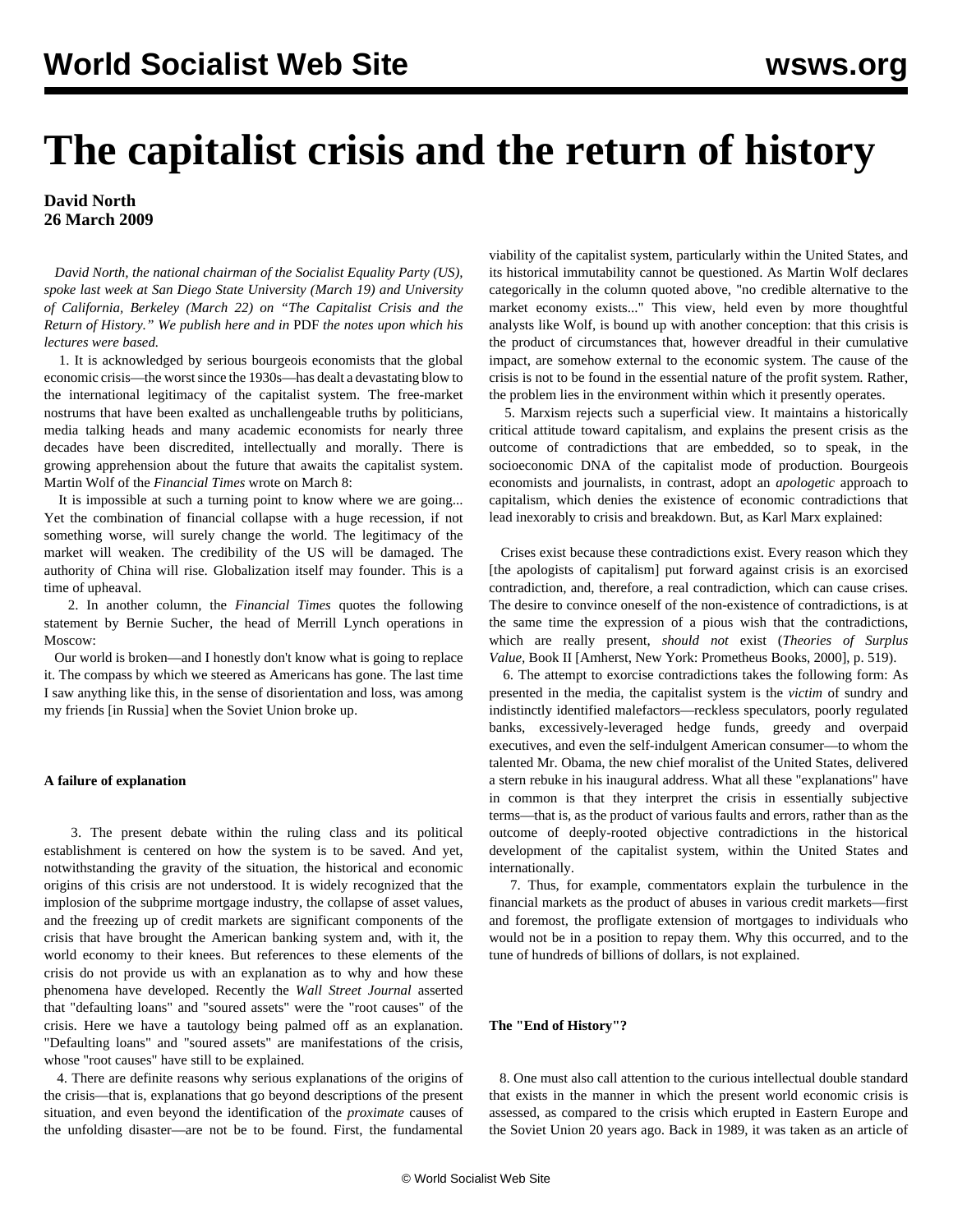faith that the economic crisis of the Stalinist regimes demonstrated the total failure of socialism. The dissolution of the USSR in December 1991 was declared to be the irrefutable demonstration that socialism was economically unviable, and that, henceforth, no rational person could even imagine an alternative to capitalism. Mankind had arrived at, in a phrase popularized by Francis Fukuyama, the "End of History."

 9. Of course, Fukuyama did not claim that there would be in the future no "events." Rather, the "End of History" signified that, in terms of socioeconomic organization, capitalism represented the final destination of historical progress. His book expressed the triumphalism that swept through the American and international ruling class in the aftermath of the collapse of the Stalinist regimes. All limits to the expansion of capitalism—not only geographic but also historical—had been swept away. But here we come to the double-standard: If the crisis of Soviet Union and Eastern Europe signified the failure of socialism (leaving aside the nonsocialist character of these regimes), why is it that the present crisis of the American and world economy is not interpreted as a crisis and failure of the capitalist system?

 10. Swept up in the euphoria of its political triumph over its Cold War adversary, the American ruling class imagined that it was omnipotent. This delusion was based not only on an incorrect evaluation of the "root causes" of the demise of the Stalinist regimes, but also on the selfdeluding denial of the contradictions of American capitalism, especially the deteriorating position of the United States in world capitalism. What the American political establishment failed to understand, or, perhaps, preferred to ignore, was that the economic forces that undermined the Stalinist regimes were global in character, and that these same pressures—emanating from the irresistible pressure of a global and increasingly integrated economy on national states—were bearing down upon and weakening the United States.

 11. The dissolution of the Stalinist regimes created, in the short term, favorable geopolitical conditions that the United States exploited to advance its strategic interests. However, the demise of the Stalinist regimes did not reverse the long-standing decline, already quite advanced by 1989-91, in the global position of American capitalism. For all the talk of the "End of History," the United States remained in the grip of historically developed contradictions that continued to erode its economic foundations.

#### **The historical context of the crisis**

 12. In years to come, the Great Crash of 2008 will be seen as (1) the outcome of the protracted decay and breakdown, several decades in the making, in the global position of the United States; and (2) as the beginning of a new period of systemic crisis and revolutionary class struggle within the US and internationally.

 13. The United States played the decisive role in the world capitalist system in the 20th century. By the end of World War I, the US was the industrial powerhouse of the world. In every sphere of industry, American corporations achieved a dominant position. However, despite the growth in the United States, the eruption of World War I in 1914 marked the beginning of a 30-year period of global crisis and instability.

 14. The outbreak of World War I shattered the economic, political and social equilibrium of European and, as soon became apparent, world capitalism. The Russian Revolution and the coming to power of the Bolsheviks in October 1917 revealed the revolutionary implications of the objective crisis. Another revolutionary explosion in Germany, in November 1918, brought the World War to an end. The next two years were marked by economic disorder and revolutionary upheaval

throughout Europe. But the absence of experienced revolutionary leadership enabled the European bourgeoisie to survive the disorder and restore a degree of stability.

 15. The brief and feverish economic recovery and expansion of the mid-1920s gave way, however, to the devastating global economic breakdown, which began on Wall Street in October 1929. Notwithstanding the many experiments of President Roosevelt's "New Deal," this highly skilled leader of the American ruling class was unable to bring the Depression to an end. Throughout the 1930s unemployment remained at staggeringly high levels. It was the entry of the United States into the war in December1941, resulting in massive government spending on war production, that produced the long-awaited economic revival.

#### **The post-war system and the dominance of the United States**

 16. The destruction caused by the war created, with tragic irony, the conditions that made possible a new systemic capitalist equilibrium necessary for long-term economic growth and stability. This stabilization depended on the financial and industrial resources of the United States. The American ruling class, fearful of socialist revolution in Europe and Japan, organized the economic reconstruction of world capitalism. The basic structures and mechanisms of this reconstruction were formulated at the Bretton Woods conference in August 1944.

 17. The most important element of the new global economic structure was a US-dollar-based international monetary system. In this system, all currencies outside the United States were assigned a value in relation to the dollar. In turn, the dollar was linked to gold, into which the currency could be converted at the rate of \$35 per ounce. Thus, the dollar would function as the world reserve currency. International trade was to be denominated in dollars—that is, international commercial and financial transactions were settled in dollars. Countries outside the United States would hold dollars, and employ these dollars to cover their own international commercial transactions. Confidence in the integrity of the American currency was sustained by the American guarantee to convert, upon demand, dollars into gold at the agreed upon rate (\$35 per ounce).

 18. There was little concern about the ability of the United States to honor this commitment under conditions, prevailing in the aftermath of World War II, in which it was the unchallenged economic and financial power in the world. In 1952, nearly 60 percent of all industrial production in the advanced capitalist countries was located in the United States. On a per capita basis, total economic output in the United States was nearly double that in the United Kingdom and France, nearly three times that in Germany, and four times that in Italy. As late as 1957, 43 of the largest 50 companies in the world were based in the United States. Its dominant position found expression in its ability to maintain substantial trade and payment surpluses, even as the United States financed European and Japanese reconstruction.

#### **The beginning of US economic decline**

 19. However, it was inevitable that the system would come under mounting stress as the reemergence of European and Japanese industries undermined American dominance. By the late 1950s, economists such as Robert Triffin began to express concern about the deterioration of the US balance of payments, warning that the accumulation of a dollar deficit would call into question the ability of the United States to honor its pledge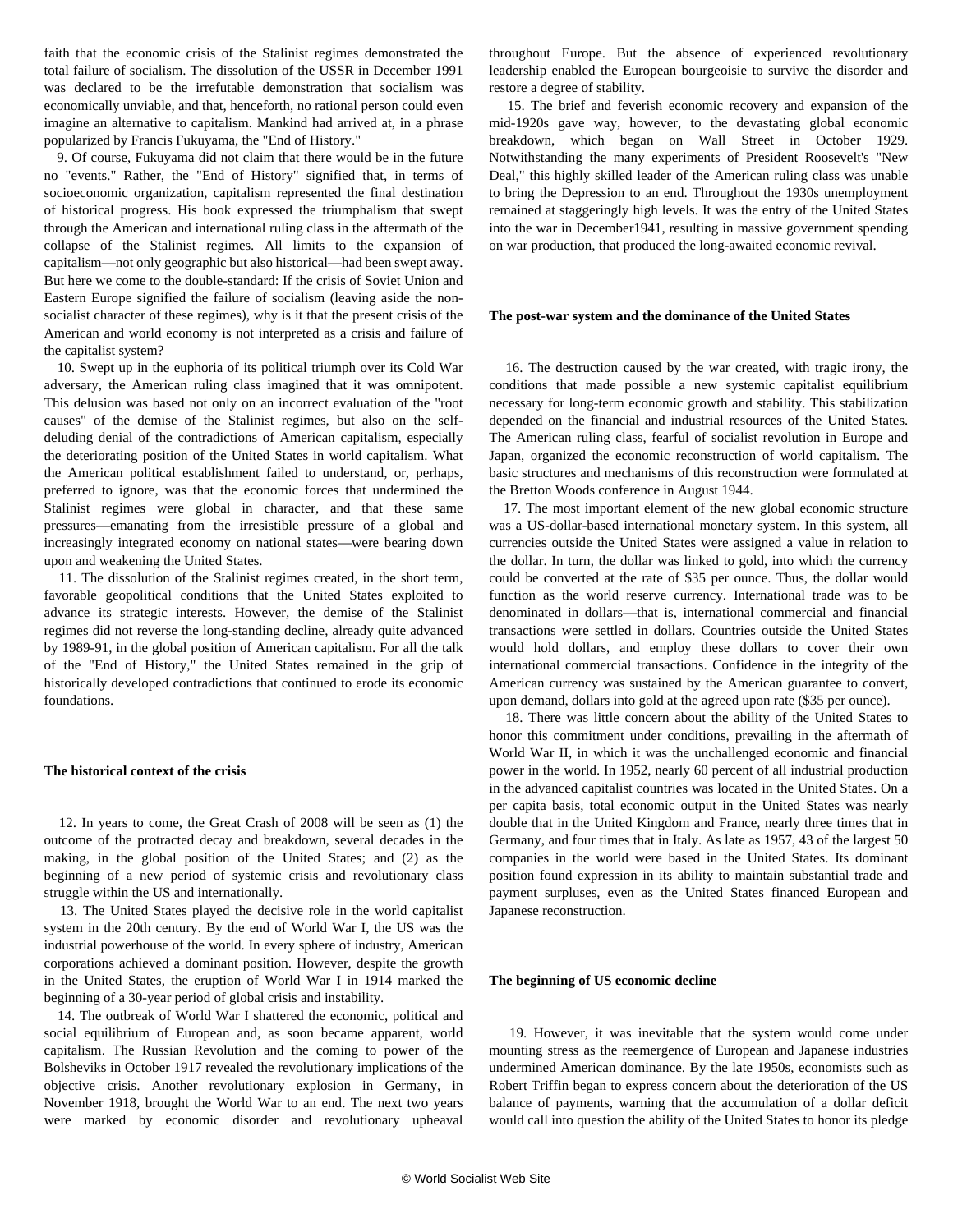to redeem dollars with gold. And these fears were justified by the collapse of the Bretton Woods system on August 15, 1971, when the Nixon administration, without warning, suspended the convertibility of the dollar into gold. This act represented a turning point in the post-World War II history of capitalism. It unsettled the financial equilibrium that had made the post-war expansion of global capitalism possible. In the aftermath of August 1971, world capitalism became increasingly susceptible to destabilizing shocks. Indeed, as I have already suggested, the present crisis is in many respects the culmination of the process of disequilibrium that has been under way for the last 37 years.

 20. The collapse of the system of dollar-gold convertibility and fixed exchange rates was a dramatic expression of the deterioration of the position of the United States in the global economy. But an understanding of the far-reaching consequences of this decline, and especially its relationship to the specific form taken by the crisis of American capitalism (that is, a series of speculation-driven bubbles and financial breakdowns), requires that attention be given to significant changes in the strategic orientation of US corporations over the last 45 years.

# **Impact of economic crisis on US corporations**

 21. Among the most significant innovations introduced by American capitalism in the early years of the 20th century was the creation of the industrial corporation. This new form of economic organization was a response to the challenges posed by the development of new communications and transportation technologies associated with the railroad, steamship, telegraph and cable. As one of the most brilliant historians of American business, Alfred Chandler, Jr., explained in his monumental study, *Scale and Scope: The Dynamics of Industrial Capitalism* (Cambridge, Mass.: Harvard University Press, 1990):

 The building and operating of the rail and telegraph systems called for the creation of a new type of business enterprise. The massive investment required to construct those systems and the complexities of their operations brought the separation of ownership from management. The enlarged enterprises came to be operated by teams of salaried managers who had little or no equity in the firm. The owners, numerous and scattered, were investors with neither the experience, the information, nor the time to make the myriad decisions needed to maintain a constant flow of goods, passengers and messages. Thousands of shareholders could not possibly operate a railroad or a telegraph system.

 22. A major theme of Chandler's study, which he documents industry by industry, was the increasing separation during the first decades of the 20th century of ownership from management. In most cases, the powerful capitalist families that owned substantial portions of entire industries exerted direct and daily influence over corporate policy only to the extent that individual members became part of the professional management team. Significant sections of American industry were directed by managers who, according to Chandler, "owned less than 1% of the stock of the company they administered." He writes:

 ... These salaried managers, unencumbered by the wishes of large stockholders (whether members of founding families, venture capitalists, or outside investors) selected their own boards of directors and nominated their own successors (p. 145).

 23. The management structure of the American corporation emphasized long-term growth. Again, quoting Chandler:

 Until well after World War II, both the managers with little equity in the enterprise (the inside directors) and the representatives of the major stockholders (the outside directors) agreed that retained earnings should be reinvested in facilities and personnel in industries where the enterprises had developed competitive advantages based on its organizational capabilities. They agreed that such investment carried lower risk and higher probability of a satisfactory rate of return than making comparable investments in industries where the firm did not have such advantages (p. 595).

 24. In light of contemporary conditions, the scene drawn by Chandler may appear almost idyllic. What, then, led to its breakdown? Two historically conditioned and interrelated factors appear especially significant. First, and most important, was the overall deterioration in the position of the United States in the world economy. While the United States remained the dominant industrial power well into the 1970s, it steadily ceded ground to its rivals in Europe and Japan throughout the late 1950s and 1960s. Second, the change in corporate structure and investment strategies within the United States was closely related to the deterioration in the rate of profit. This assumed global dimensions, even in the context of the ongoing post-World War II boom, in the 1960s and early 1970s.

 25. According to one study, the profit rate in the advanced capitalist countries fell by one-fifth in the business and manufacturing sectors between 1968 and 1973 (*Capitalism Since 1945*, by Philip Armstrong, Andrew Glyn and John Harrison [Oxford and Cambridge: Basil Blackwell, 1991], p. 182). Many factors contributed to this process, of which the most significant was the massive accumulation of capital itself in the aftermath of the war. For Germany and Japan, in particular, the destruction wrought by the war on their old industrial infrastructure enabled these countries to utilize the most advanced technologies and production methods in the rebuilt industries.

 26. By the 1960s the technologically advanced industries of Europe and Japan were competing effectively with the United States for position in global markets, including within the American market. Growing pressure on global profit rates, increasingly apparent by the mid-1960s, intensified international competitive pressures, which further weakened the global standing of US industry. This led to significant changes in the strategic orientation of American corporations. "As increased competition," writes Chandler, "threatened to lower profits and reduce opportunities to reinvest earnings in industries where firms' organizational capabilities gave them competitive advantages, their managers began to seek new ways of growth and devise new ways of management" (p. 606).

#### **Mergers and acquisitions: the first two "waves"**

 27. Among the strategies employed by American corporations was the use of diversification through mergers and acquisitions. In the history of American capitalism, especially in the development of its modern corporate form, mergers and acquisitions have played a significant role. Prior to the 1960s, there had been two significant "waves" of mergers and acquisitions. The first began in the aftermath of the protracted profit depression of 1873-1895, and reached its climax between 1898 and 1904. This was the period of historic "horizontal" mergers, in which competitors within a single industry were consolidated into a massive monopolistic structure. The most significant corporation to emerge from this first wave was US Steel, which eventually accounted for 75 percent of US steel making capacity. Other products of this merger wave were DuPont, Inc., Standard Oil, General Electric, Eastman Kodak and American Tobacco Inc. (*Mergers, Acquisitions, and Corporate Restructuring, Fourth Edition,* by Patrick A. Gaughan [Hoboken, N.J.: Wiley & Sons, 2007), pp. 31-33).

 28. The second wave of mergers occurred between 1916 and 1929. This wave differed from the first in several key respects: first, a far greater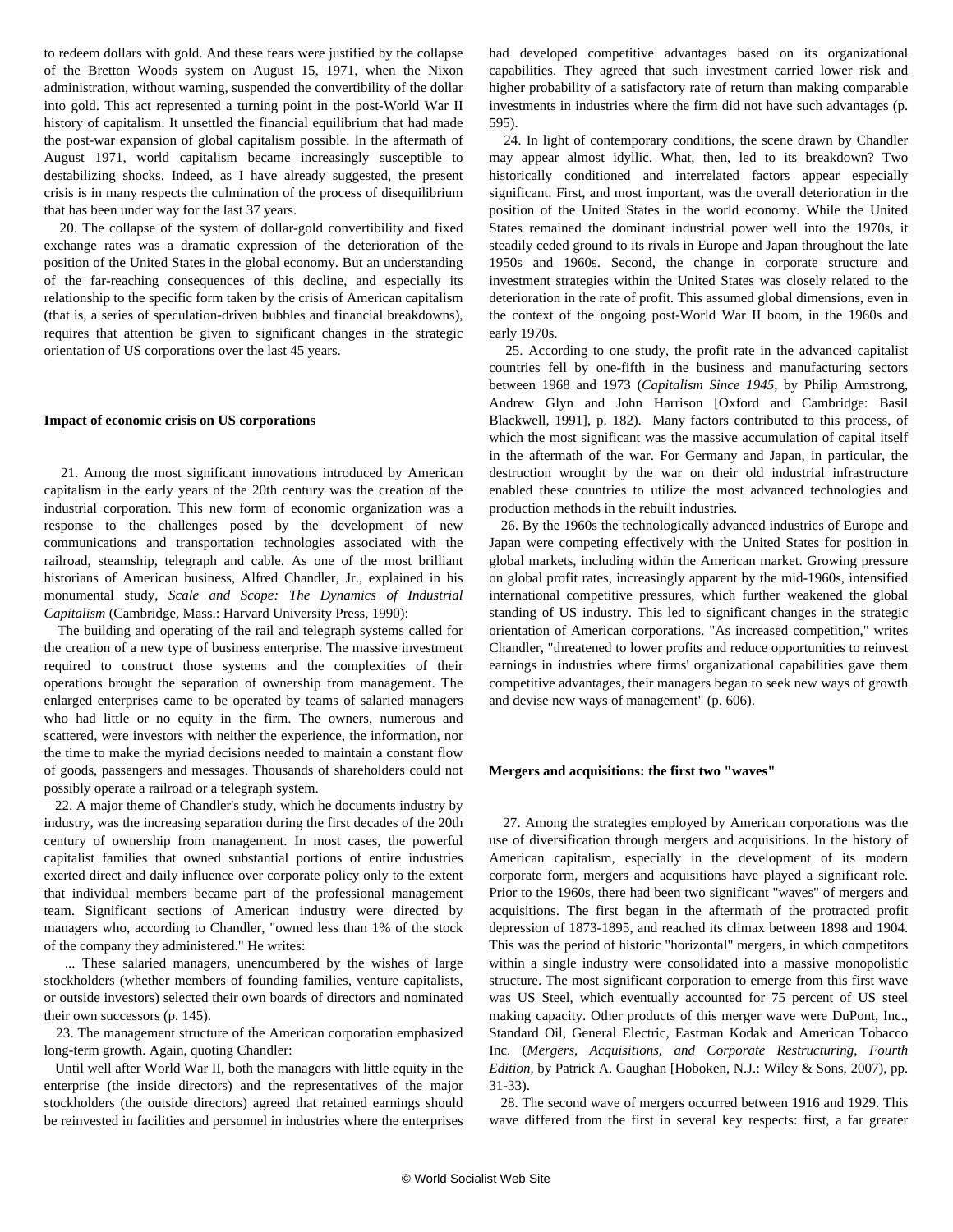percentage of mergers were "vertical" rather than "horizontal" in character—that is, they combined firms which had a buyer-seller, or vendorsupplier, rather than competitive, relationship. In some cases, as in the formation of Allied Chemical, the merged firms shared similar production processes and marketing strategies, from which strategic competitive advantages were derived. In historical terms, the first and second wave of mergers and acquisitions were significant episodes in the rise of American corporations to a position of global dominance.

## **The "third wave" of mergers and acquisitions**

 29. The characteristics of the third wave of mergers, which erupted between 1965 and 1969, differed fundamentally from those of the first two waves. The aim of the third wave strategy—developed in response to the deteriorating global position of the United States and growing pressure on profits—was to maintain growth and build profits by aggressively buying companies only remotely related, or not related at all, to the industry in which the corporation making the purchase was historically rooted. This new strategy reflected deepening pessimism within a broad section of the American ruling class and corporate management about the profit potential within its core industries. Mergers and acquisitions became a central preoccupation of American corporations. The number of such transactions grew from 2,000 in 1965 to more than 6,000 in 1969 (Chandler, p. 622).

 30. A result of this mania was the development of a powerful new business enterprise: the buying and selling of corporations, the creation of "a market for corporate control." This market expanded exponentially in the 1970s. The merger and acquisition wave was followed by a divestiture wave, as corporations sought to sell off "underperforming" components of their organizations. To a significant extent, the divestitures were an indictment of previously ill-considered acquisitions. It was, in any case, a new phenomenon. Prior to 1970, divestitures were quite rare. In the course of the 1970s, it became a common business transaction. The buying and selling of businesses was transformed into a major component of business activity in the United States.

 31. This development was to have a massive impact on the structure of American (and, later, international) corporations and on the entire relationship between finance and industry. New investment strategies led to a dramatic reconstruction of American corporations. Long-term investment in securities, which had been the norm prior to the mid-1960s, was replaced by strategies that sought to maximize short-term returns. The management and direction of industry was dictated by financial transactions on Wall Street.

 32. Of course, the banks, representing finance capital, had played a significant role in American business throughout the 20th century. But, as Chandler documented in his historical studies, that role was exercised within the framework of a long-term business strategy, generally related to the achievement of competitive advantages in different branches of industry. But the role of finance changed in the mid-1960s. As a consequence of Wall Street transactions, corporate policy could be rapidly changed, and brought into alignment with financiers' demands for shortterm profits, by changing its ownership through the acquisition of shares. The scale of transactions on Wall Street grew exponentially. On the New York Stock Exchange in the early 1950s, the number of shares traded annually was approximately one-half billion. As late as 1965, that number had grown to only 1.5 billion. By 1985, it had risen dramatically to 27.5 billion. In 2006, the total share volume was over 625 billion annually. Bound up with this process was the central role that investment banks came to play in the reorganization of American corporations. "Before the acquisitions binge of the late 1960s," writes Chandler, "almost no investment banking house had merger and acquisition departments. Very soon such specialized departments became their banks' largest money makers" (*Strategy and Structure: Chapters in the History of the American Industrial Enterprise* [Cambridge, Mass.: The MIT Press, 1990], Introduction, p. vi).

#### **The "fourth wave" of mergers and acquisitions**

 33. The significance of the stock exchange in American (and, subsequently, international) business was particularly evident in the fourth wave of mergers, which occurred between 1984 and 1989. It was during this period that the essentially parasitic, destructive and criminal modus operandi of the new finance-driven corporate model was firmly established. Investment bankers played a central role in this process. Mergers, as Patrick Gaughan points out, "were a great source of virtually risk-free advisory fees for investment bankers. Merger specialists at both investment banks and law firms developed many innovative products and techniques designed to facilitate or prevent takeovers" (*Mergers, Acquisitions and Corporate Restructuring*, p. 57). Under the guidance of investment bankers, the "hostile takeover"—though hardly unknown in the history of American capitalism—assumed unprecedented and staggering dimensions. Another significant feature of the fourth wave was the financial scale of the mergers. The number of transactions involving more than \$100 million increased more than 23 times between 1974 and 1986 (Ibid, p. 54). The hostile takeovers of the 1980s saw the triumph of the very personification of financial parasitism: the "corporate raider," whose main source of income was the proceeds generated by the attempted takeover. Enrichment did not depend on the success of the effort, let alone on the long-term viability of the company in the aftermath of the takeover attempt.

#### **The leveraged buyouts and "Merchants of Debt"**

 34. Mergers during the fourth wave were financed with immense amounts of debt. As one specialist in the subject has explained:

 Another term that came into the lexicon of the business community during this fourth wave of acquisition and merger activity is the leveraged buy-out or LBO. Kohlberg Kravis helped develop and popularize the LBO concept by creating a series of limited partnerships to acquire various corporations, which they deemed to be underperforming. In most cases, Kohlberg Kravis financed up to ten percent of the acquisition price with its own capital and borrowed the remainder through bank loans and by issuing high-yield bonds...

 The bank loans and bonds used the tangible and intangible assets of the target company as collateral... Investment banks such as Drexel Burnham Lambert, led by Michael Milken, helped raise money for leveraged buyouts. Following the acquisition, Kohlberg Kravis would help restructure the company, sell off underperforming assets, and implement cost-cutting measures. After achieving these efficiencies, the company was usually then resold at a significant profit" ("The Lessons of History Related to Mergers and Acquisitions," by Bill Duncan).

 35. The operations of firms such as Kohlberg Kravis were not merely the product of personal greed. Rather, the decay of the industrial base of American capitalism found expression in the destructive activities of "Merchants of Debt" such as Kohlberg Kravis and Drexel Burnham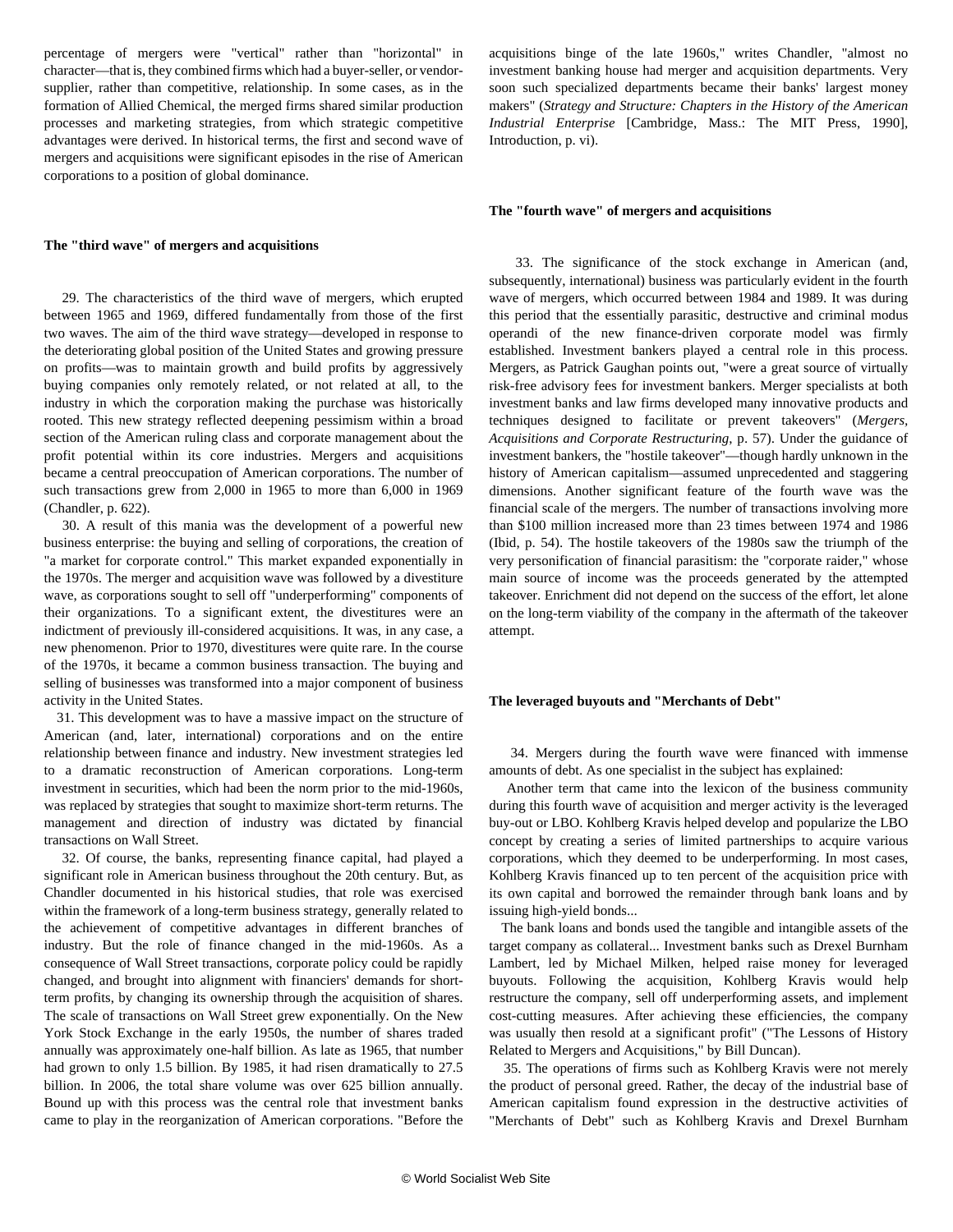Lambert. While, as is shown by every index of economic activity, the global position of US-based manufacturing continued to decline precipitously, financial speculation became the principal means by which the American bourgeoisie enriched itself. In 1980 only 6 percent of corporate profits were realized in the finance industry. By 2005, the finance industry generated 40 percent of corporate profits. That is, the fastest way to accumulate wealth was not by engaging in production, but by staying as far away from it as possible. This is borne out by another statistic: Between 1981 and 2008, the aggregate debt of the US financial sector went from 22 percent of GDP to 117 percent! Speculation has proved a far more reliable means of getting money, than the arduous and uncertain process of industrial production.

 36. The fourth wave of mergers and acquisitions ended amidst the collapse of the junk bond market and the Savings and Loan scandals on the late 1980s. The careers of Boesky and Milken ended in disgrace and with indictments and jail terms. The US economy slipped into recession in 1990-91. The recovery from that recession, which triggered the explosion in the market indices, set into motion the fifth wave of massive mergers. Once again, mergers were seen as the fastest means of realizing profits.

#### **The "fifth wave" of mergers and acquisitions**

 37. A distinct feature of this fifth wave, which began in 1992 and seems to have continued up until the eruption of the global crisis of 2008, has been the use of corporate equity to finance acquisitions. This was facilitated by the wildly inflated share values in the stock market boom of the 1990s. In reality, many of these deals made during this period—though hailed in the media as creating efficiencies and "synergies"—lacked any substantive economic rationale beyond the immediate financial gains eagerly anticipated by the investment bankers, law firms, big shareholders and corporate executives. The results of many of these speculative transactions were disastrous. A large number of consolidated companies eventually went bankrupt. Between 1998 and 2001, the shareholders of firms acquired through mergers and acquisitions lost the staggering sum of \$240 billion (Gaughan, p. 63). Eighty-seven deals lost acquiring shareholders \$1 billion or more (Ibid, p. 64).

 38. The fifth wave of mergers has been significant in yet another respect. It is international in scope. Though it began somewhat later than in the United States, the value of European transactions were, by 1999, almost as large as the American deals. Asia also has participated significantly in this wave of mergers. This trend continued into the new century, after a period of slowdown that followed the market contraction of 2001-02. According to Gaughan, "the M&A business picked up steam again and became truly globalized. New potential targets and bidders came on the market as a result of increased privatizations—especially in Eastern Europe, Asia, and Central and South America." (Ibid, p. 68)

 39. As this survey has shown, the history of merger "waves" tracks the rise, decline and fall of American capitalism. The first two waves (1898-1904 and 1916-1929) were part of the rise of American corporations to a position of global dominance. The third wave (1965-69) arose as a response to declining profit rates and the initial manifestations of the deterioration in the global status of American capitalism. The fourth and fifth waves (1984-89 and 1992-2008) have been socioeconomic phenomena of decline, decay and extreme parasitism. The last waves have been powered by massive debt, the growth of which proceeded alongside, and demanded, the destruction of the real productive forces. The essential purpose of these transactions has been to destroy social wealth in the interest of investors' profit and private wealth accumulation. This process is described very well in *The Trillion Dollar Meltdown* by Charles R.

Morris. He tells the story of Travelport, a Web-based reservations company. It was purchased by the Blackstone private equity firm and a smaller partner:

 ...They paid \$1 billion of their own money and used Travelport's balance sheet to borrow an additional \$3.3 billion to complete the purchase. They doubtless paid themselves hefty investment banking fees, which would also have been billed to Travelport. After seven months, they laid off 841 workers, which at a reasonable guess of \$125,000 all-in cost per employee (salaries, benefits, space, phone, etc.) would represent annual savings of more than \$100 million.

 And then the two partners borrowed \$1.1 billion more on Travelport's balance sheet and paid that money to themselves, presumably as a reward for their hard work. In just seven months, that is, they got their \$1 billion fund investment back, plus a markup, plus all those banking fees and annual management fees, and they still owned the company. And note that the annual \$100 million in layoff savings would almost exactly cover the debt service on the \$1.1 billion. That's elegant—what the financial press calls "creating value." Another word that springs to mind is "looting."

 What Blackstone had done, of course, was to *reallocate* value, not create it (pp. 137-38).

#### **The social and economic consequences of parasitism**

 40. This account of the impact of Blackstone's operations—whose chairman, Steven Schwartzman, has a net worth of more than \$7 billion—calls attention to their essential social significance. The activities of outfits like Blackstone are not socially neutral. The phrase "creating shareholder value" is a social euphemism that is employed to conceal and justify the brutally exploitative, socially destructive and essentially criminal character of these financial transactions. The merger and acquisitions wave of the 1980s required and could not have succeeded without a massive assault on the social position of the working class in the United States. The policies implemented by the Reagan administration—with the support of the Democratic Party—created the necessary political framework for the operations of the corporate raiders. Paying down the huge debts incurred in the leveraged buyouts of the 1980s required intensified exploitation of workers, realized in the form of union-busting, wage cuts, reduction of benefits, more onerous work rules, and the outright elimination of hundreds of thousands of jobs.

 41. The repeated occurrence of economic disasters cannot be explained as unfortunate accidents, which might have been avoided had investors been less greedy, executives more responsible, administrators more watchful, etc. Every five years or so, since the 1980s, there has been a major disaster. In the 1980s, the so-called "Decade of Greed," there was the Savings and Loans scandal, the junk bond mania (Ivan Boesky and Michael Milken), and the 1987 Wall Street crash. In the 1990s, there was the Mexican peso crisis, the dot.com bubble, the Asian crisis, the ruble crisis, and the collapse of Long Term Capital Management. In 2001 Enron collapsed almost overnight, when its fraudulent bookkeeping, in which prestigious accounting firms acted as accomplices, was exposed. Then, abetted by the decision of the Federal Reserve to cut interest rates to their lowest levels in decades, the housing boom developed. Underlying all these speculative operations is the decay of the real productive foundations of American capitalism, the separation of the process of the ruling class's self-enrichment from the processes of production and the creation of real value.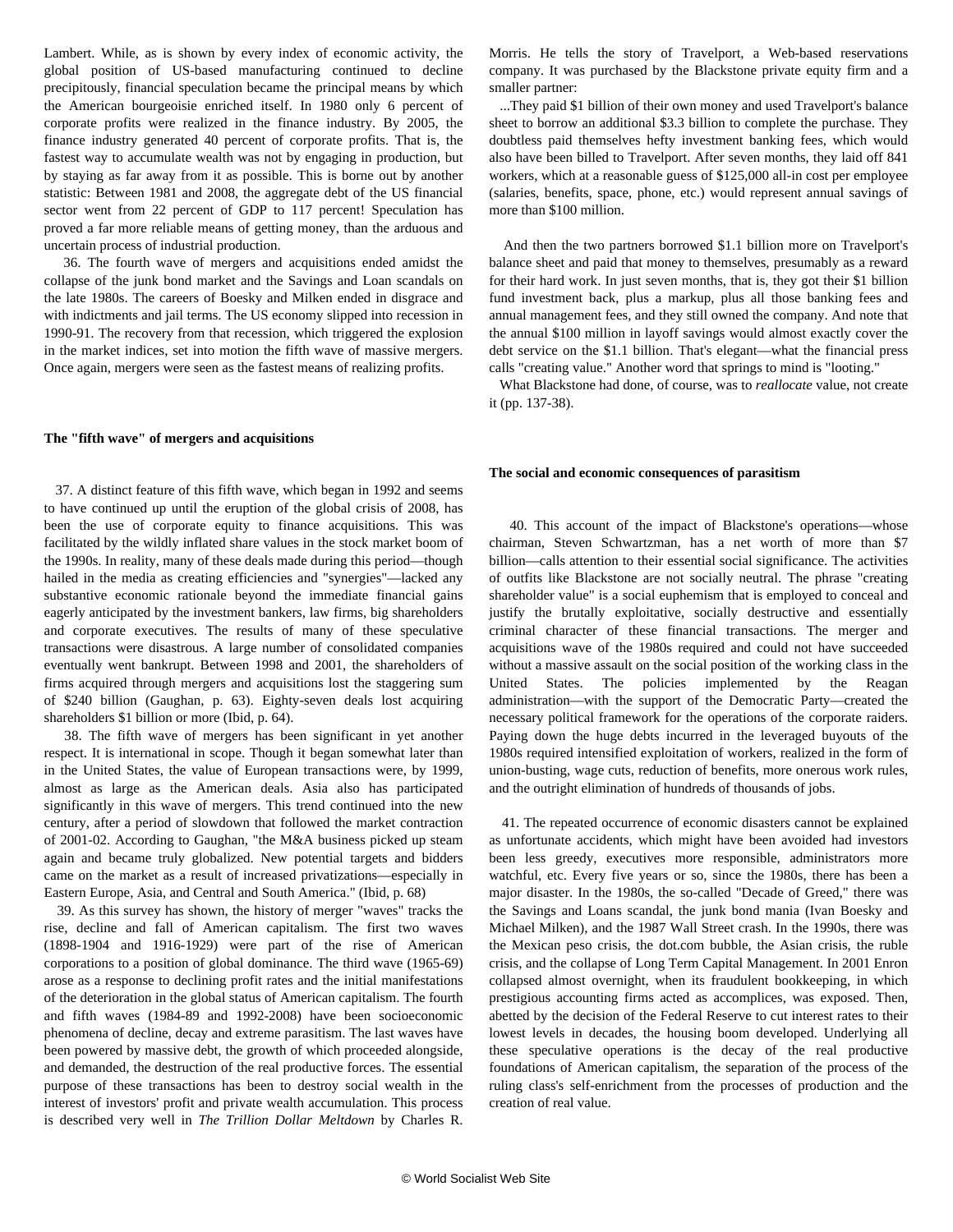#### **The end of dollar dominance**

 42. This crisis cannot be reversed by reviving a mythical "Golden Age" of American capitalism. First, the objective position of American capitalism in the world economy has deteriorated dramatically over the past 40 years. As I explained earlier in this report, the weakening of the dollar as far back as the late 1950s was among the earliest signs of the deterioration of the global position of the United States. In 1971 the US ended dollar-gold convertibility. Still, the dollar has remained the world reserve currency even as the United States became the largest debtor nation and accumulated a massive current accounts deficit. But, in yet another sign that this crisis marks a historic turning point, Chinese Prime Minister Wen Jiabao has publicly expressed concern about the future viability of the American dollar and the safety of Chinese dollar holding. "We have lent a huge amount of money to the US. Of course we are concerned about the safety of our assets. To be honest, I am definitely a little worried," he said recently.

 43. The financial viability of the United States has been called into question by a major economic power—one that happens to be the largest foreign holder of US dollars. While American commentators have, for the most part, brushed off Wen's statement—on the grounds that China would not, for its own sake, risk the global financial consequences of lowering its dollar holdings and igniting a run on the American currency—it is difficult to exaggerate its significance. Up until now, the global role of the dollar provided the United States with a unique financial advantage. The United States controlled the printing of a currency that functioned as the world reserve currency.

 44. Were the dollar to lose its unique global status, this would have immediate consequences not only for the global position of American capitalism, but also for the conduct of its domestic economic policies. It needs only to be pointed out that the entire stimulus package of the Obama administration, which entails running multi-trillion-dollar deficits, depends upon the willingness of foreign creditors to hold US dollars.

#### **A systemic crisis**

 45. The analysis presented in this lecture has stressed that the present crisis is of a systemic, rather than conjunctural character; and that its development is the outcome of the protracted decline in the global position of American capitalism. The rampant financial speculation, fueled by debt, is not the cause of the crisis, but, rather, a manifestation of deep-rooted contradictions in the American and global economy. As we have sought to explain, the very measures undertaken by American capitalism to respond to economic pressures that it confronted more than four decades ago prepared the foundations for the crisis that it confronts today.

 46. Precisely because of the historic and global character of the contradictions that underlie the present crisis, the claims of the Obama administration that the present downturn will give way, within some sort of reasonable timeframe, to renewed and sustained economic growth, accompanied by a recovery and improvement in the living standards of the broad mass of the population, will be discredited by events. Regardless of fluctuations in the economic conjuncture from month to month and quarter to quarter, the enduring impact of this crisis will be a long-lasting and deeply painful deterioration in the living standards of the working class in the United States.

 47. Moreover, if history teaches us anything, it is that an international systemic breakdown of capitalism leads inexorably to violent political

convulsions. Capitalism in crisis becomes the breeding ground of political dictatorships and rampant militarism. Out of the economic breakdown of the early 1930s emerged first fascism and, later, world war. The restabilization of capitalism in the aftermath of World War II was purchased with the blood of tens of millions.

#### **The social physiognomy of the American ruling class**

 48. To recognize the dangerous implications of the unfolding crisis is not alarmism, but political realism. There is no reason to believe that the ruling elites will respond in the first and second decades of the 21st century to the breakdown of capitalism with any less brutality than they did in the 1930s and 1940s. Nothing in contemporary culture suggests that the super-rich of the corporate and financial elite has grown more civilized and less prone to violence in defense of its interests than the magnates of the last century. The operation of the capitalist economy cannot be abstracted in some sort of metaphysical way from the class relations and interests to which it gives rise and in which it is embedded. During the past quarter century, the decay of American capitalism has created a powerful social constituency, commanding vast wealth, whose social and political arrogance has been magnified by its economic parasitism. If any conclusion can be drawn from its initial response to the bankruptcies and collapses produced by its own policies, it is that the ruling class is determined to make the mass of the population pay for the cost of the crisis.

 49. Observing the response of the ruling elite in the United States to the economic crisis, one cannot help but note the parallel to the French aristocracy on the eve of the revolution that erupted in 1789. Every effort to find a rational solution to the financial crisis that confronted France was blocked by the aristocracy, which was determined to exploit the crisis in its own interests. The nobility would not tolerate any measures that threatened to undermine its wealth, status and prerogatives. In the end, their intransigence drove the mass of society, the "Third Estate," to evermore radical measures.

 50. The brazen contempt for public opinion displayed by the executives of failed banks and corporations as they reward themselves with multimillion-dollar bonuses, looted from funds provided by taxpayers, exposes the unalterably reactionary and socially destructive character of the American ruling class. It will do anything to protect its wealth and privileges. The AIG affair is typical of a society in which the rich, intoxicated by privilege, believe that they can do what they wish, unencumbered by legal, let alone moral restraints. President Obama's Treasury Secretary Tim Geithner, a multimillionaire (like many other members of the administration), cheated on his taxes—with no legal or professional consequences. Paying taxes, as we were once told by a real estate mogul, "is for little people."

 51. One is struck by the degree to which the American ruling class has acquired the characteristics of a decadent aristocracy. Self-obsessed and narcissistic, it seems utterly impervious to the feelings and sentiments of that portion of society that is compelled to work for a living. In the midst of the AIG scandal, one of the leading business columnists for the *New York Times*, Andrew Ross Sorkin, argued that the \$160 million bonuses must be paid to AIG, in the interest of preserving the sanctity of contracts! And yet, the same columnist has called for the ripping up of the contracts of autoworkers and the elimination of benefits and the lowering of wages. Legal standards, as we see, are determined by class interests.